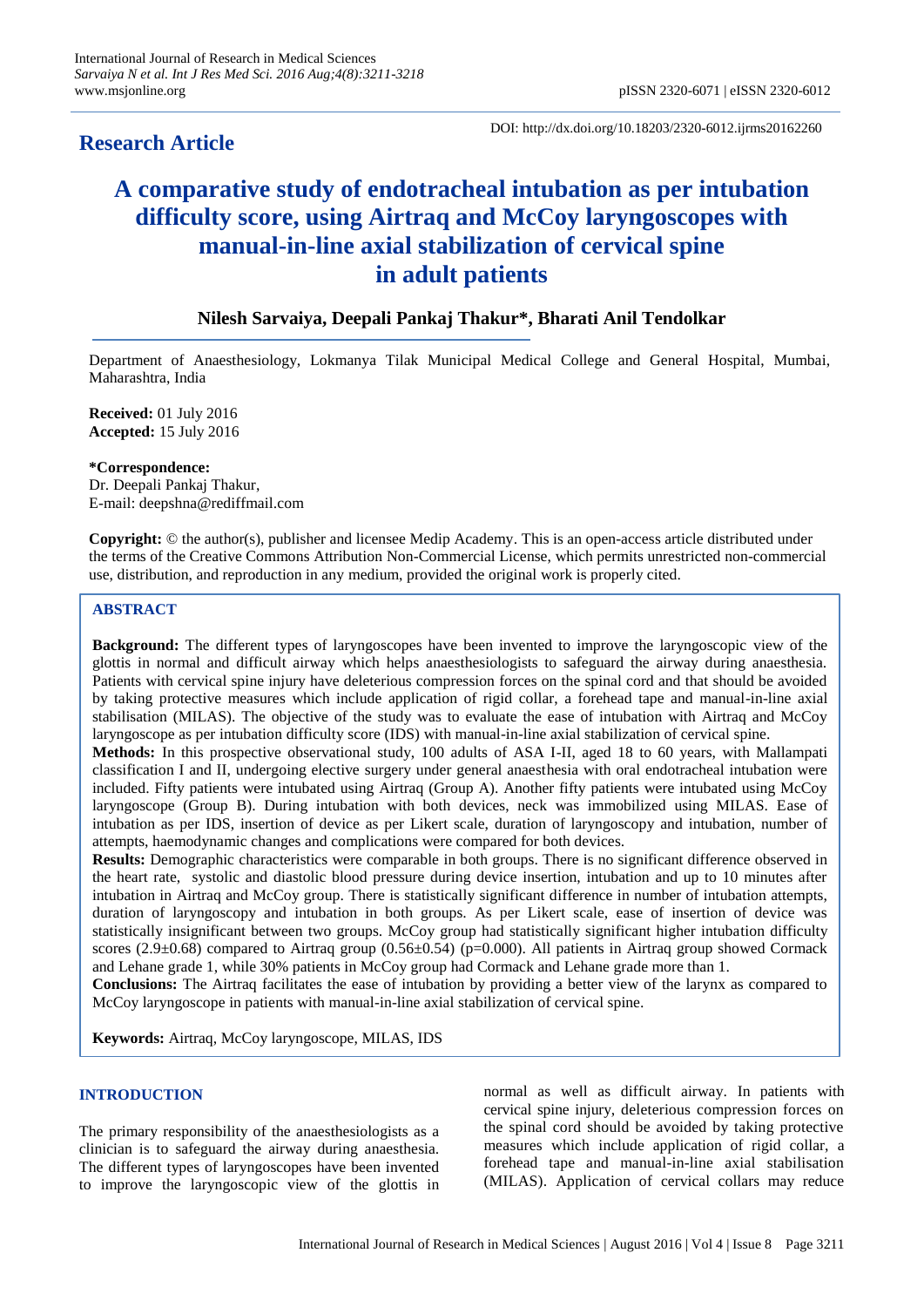cervical spine movements, but it hinders tracheal intubation with the standard laryngoscopes.

The Airtraq is a type of channelled video-laryngoscope that has been developed to facilitate tracheal intubation in patients with normal or difficult airways. It has an exaggerated curvature of the blade and an internal arrangement of optical components which facilitates view of the glottis with minimal need for airway optimization maneuvers.

There are published reports that Airtraq is superior to laryngoscopy in patients with normal airways and difficult airway scenarios simulated in manikins.<sup>1-3</sup> It improved the intubation difficulty score and ease of intubation in patients with normal airways. The Airtraq also appears to cause less cervical spine movements during tracheal intubation when compared with the McCoy laryngoscope.<sup>4</sup>

We conducted this prospective, observational study to evaluate the usefulness of Airtraq and McCoy laryngoscopes by experienced anaesthesiologist's in normal adult patients undergoing general anaesthesia with neck immobilization using manual-in-line axial stabilization (MILAS) of cervical spine. The primary objective was to study ease of intubation as per Intubation Difficulty Score. Secondary objectives were insertion of device as per Likert scale, duration of laryngoscopy and intubation, number of attempts, changes in haemodynamic parameters, and complications if any.

### **METHODS**

The study was conducted over the period of one year from June 2013 to May 2014. It was designed as a prospective, comparative, observational trial. After the approval of institutional ethics committee, informed consent was obtained from 100 ASA I and II patients, aged between 18 and 60 years, belonging to either gender with Mallampati classification I and II, undergoing elective surgery requiring general anaesthesia with oral endotracheal intubation and patients willing to participate in the study to give consent. Patients with ASA III and IV, anticipated difficult airway (Mallampati grade III, IV, thyromental distance  $(TMD)$  <6 cm, interinciser gap <4cms) and patients with risk of pulmonary aspiration of gastric contents were excluded from the study.

The sample size for our study was calculated from the previous study done by Durga et al in  $2012<sup>4</sup>$  At 90% power and 95% CL, sample size was found to be 27 per group to get the statistical significance during study period. The data were collected for 50 patients per group. Fifty adult patients, who were undergoing elective surgery under general anaesthesia with intubation using Airtraq, were included in Group A.

Another fifty adult patients who were undergoing elective surgery under general anaesthesia with intubation using McCoy laryngoscope were included in Group B. All patients received a standardized general anaesthesia with controlled ventilation technique. Standard monitoring, including electrocardiography, non-invasive blood pressure, oxygen saturation measured by pulse oximetry and end-tidal carbon dioxide  $(EtCO<sub>2</sub>)$  level measurement by capnometry were used in all patients. All patients were premedicated with inj. fentanyl (2μg/kg) and inj. midazolam (0.03mg/kg) intravenously.

After induction of anaesthesia with propofol (2-3 mg/kg), ventilation was checked and injection vecuronium (0.1 mg/kg) was administered. Patient was ventilated manually with sevoflurane (2 volume %) and oxygen for 3 minutes. After the onset of neuromuscular blockade, the neck was immobilized using manual-in-line axial stabilization applied by an experienced individual holding the sides of the neck and the mastoid processes, thus preventing flexion or extension or rotational movement of the head and neck during intubation.

All the intubations were performed by a consultant anaesthesiologist having an experience of intubating at least 30 patients with each device. For patients in group A, laryngoscopy was done using Airtraq with premounted endotracheal tube.

For female patients small adult size 2 (green) Airtraq was used with pre-mounted number 7 portex cuffed endotracheal tube. For male patients regular adult size 3 (blue) Airtraq with pre-mounted number 8portex cuffed endotracheal tube was used. After visualisation of vocal cords, endotracheal tube was advanced through cords under vision.

For patients in group B, laryngoscopy was done using McCoy laryngoscope. Patients were intubated with appropriate size endotracheal tube under direct laryngoscopic vision. After intubation in both groups, tracheal cuff was inflated and anaesthesia breathing circuit was connected to start positive pressure ventilation.

Time for appearance of first square waveform of  $ECO<sub>2</sub>$ was noted. Haemodynamic parameters were observed during laryngoscopy, intubation and after intubation for first ten minutes. During this period, patient was maintained on oxygen, nitrous oxide (40:60) and one minimum alveolar concentration (MAC) of sevoflurane with balanced anaesthesia technique and no surgical stimulus in the form of incision were given.

Comparison of ease of intubation as per Intubation Difficulty Score (IDS), insertion of device as per Likert scale, duration for laryngoscopy and intubation, number of attempts, haemodynamic changes and complications were recorded.<sup>5,6</sup> IDS contains seven parameters which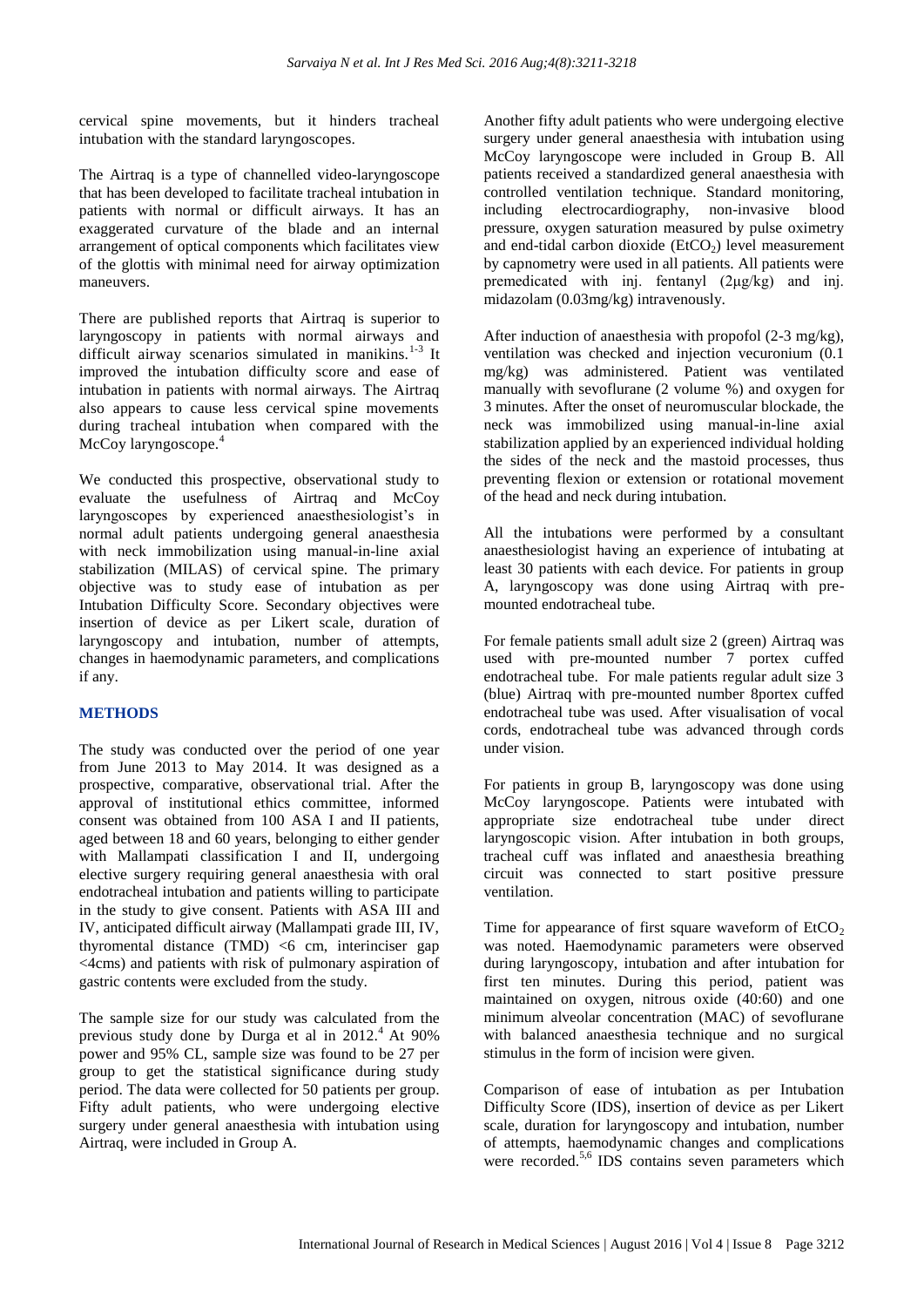quantitatively determine intubation complexity. The seven variables are as follows:<sup>5</sup>

 $N_1$  - The number of supplementary attempts, an attempt defined as one advancement of the tube in the direction of the glottis during direct laryngoscopy or one advancement of the tube in the case of a blind intubation trial.

 $N<sub>2</sub>$  - The number of supplementary operators; additional persons directly attempting (i.e. Not assisting) intubation.

 $N_3$  - The number of alternative techniques used. For example, changing from an oral intubation to blind nasotracheal intubation or from curved blade to straight blade increases  $N_3$  by 1 point.

N<sup>4</sup> - The glottic exposure as per Cormack-Lehane grade; grade I ( $N_4$ = 0) complete visualization of glottis, grade II  $(N_4 = 1)$  visualization of posterior portion of glottis, grade III ( $N_4 = 2$ ) visualization of only epiglottis, grade IV ( $N_4$ = 3) no visualisation of epiglottis. Glottic exposure is evaluated during first attempt by the first operator. In case of successful blind nasotracheal intubation,  $N_4 = 0$ .

 $N_5$  – The lifting force applied during laryngoscopy; N<sub>5</sub> = 0 if little effort is needed,  $N_5 = 1$  if subjectively increased lifting force is needed.

 $N<sub>6</sub>$  – The necessity of applying external laryngeal pressure for optimizing the glottic exposure;  $N_6 = 0$  if no external pressure is applied.  $N_6 = 1$  if external laryngeal pressure is necessary. Application of SellickManoeuvre does not alter the score.

 $N_7$  – Position of vocal cords;  $N_7 = 0$  if vocal cords are in abduction.  $N_7 = 1$  if vocal cords are in adduction. If the vocal cords are not visualized,  $N_7 = 0$  by default.

The value of the individual components may be documented to offer details of the difficulties encountered, then a composite score is summed to provide an overall assessment of difficulty.

|                | Mc Coy laryngoscope                           | Airtraq                                                   |
|----------------|-----------------------------------------------|-----------------------------------------------------------|
| N1             | No. of intubation attempts $>1$               | No. of intubation attempts $>1$                           |
| N <sub>2</sub> | The number of operators $>1$                  | The number of operators $>1$                              |
| N <sub>3</sub> | No. of alternative intubation techniques used | No. of alternative intubation techniques used             |
|                | Hinge used-1; Bougie used-2;                  | Bougie used-1; Others (Magil forceps, etc.)-2             |
|                | Others (Magil forceps, etc.)-3                |                                                           |
| N <sub>4</sub> | Glottic exposure (Cormack and Lehane: grade   | Glottic exposure (Cormack and Lehane: grade $-1, N_4=0$ ) |
|                | $-1, N_4 = 0$                                 |                                                           |
| N <sub>5</sub> | Lifting force required during laryngoscopy    | Lifting force required during laryngoscopy                |
|                | Normal-0; Increased-1                         | Normal-0; Increased or change in position of Airtraq      |
|                |                                               | required -1                                               |
| N <sub>6</sub> | Necessity for external laryngeal pressure     | Necessity for external laryngeal pressure                 |
|                | $No-0$ ; Yes-1                                | $No-0$ ; Yes-1                                            |
| N <sub>7</sub> | Position of the vocal cords at intubation     | Position of the vocal cords at intubation                 |
|                | Abduction/not visualised-0                    | Abduction/not visualised-0                                |
|                | Adduction-1                                   | Adduction-1                                               |

#### **Table 1: Modified intubation difficulty score.**

We used modified intubation difficulty score (IDS) described by Adnet and colleagues to suit McCoy and Airtraq aided intubation (Table 1). As per IDS, ease of intubation was graded as: score 0- easy, 0-5 - slight difficulty, >5-moderate to major difficulty.

The comparison of difficulty of insertion of laryngoscopes was done as per Likert scale (-2 very difficult,  $-1$  slight difficult,  $0$  not difficult,  $+1$  easy,  $+2$ very easy).<sup>6</sup> Total intubation time was taken as summation of duration of laryngoscopy and intubation. It was calculated from the time, the facemask was taken off patient's face to appearance of first square waveform on capnograph.

Complications like trauma, sore throat, hoarseness of voice etc. were noted immediately after intubation and 24 hours postoperatively. In case of failure to intubate any of the patient in two attempts, it was managed by the in charge anaesthesiologist as per difficult intubation protocol.

#### *Statistical analysis*

Results were analyzed with the help of SPSS Software version 15. Quantitative data are represented as mean and standard deviation.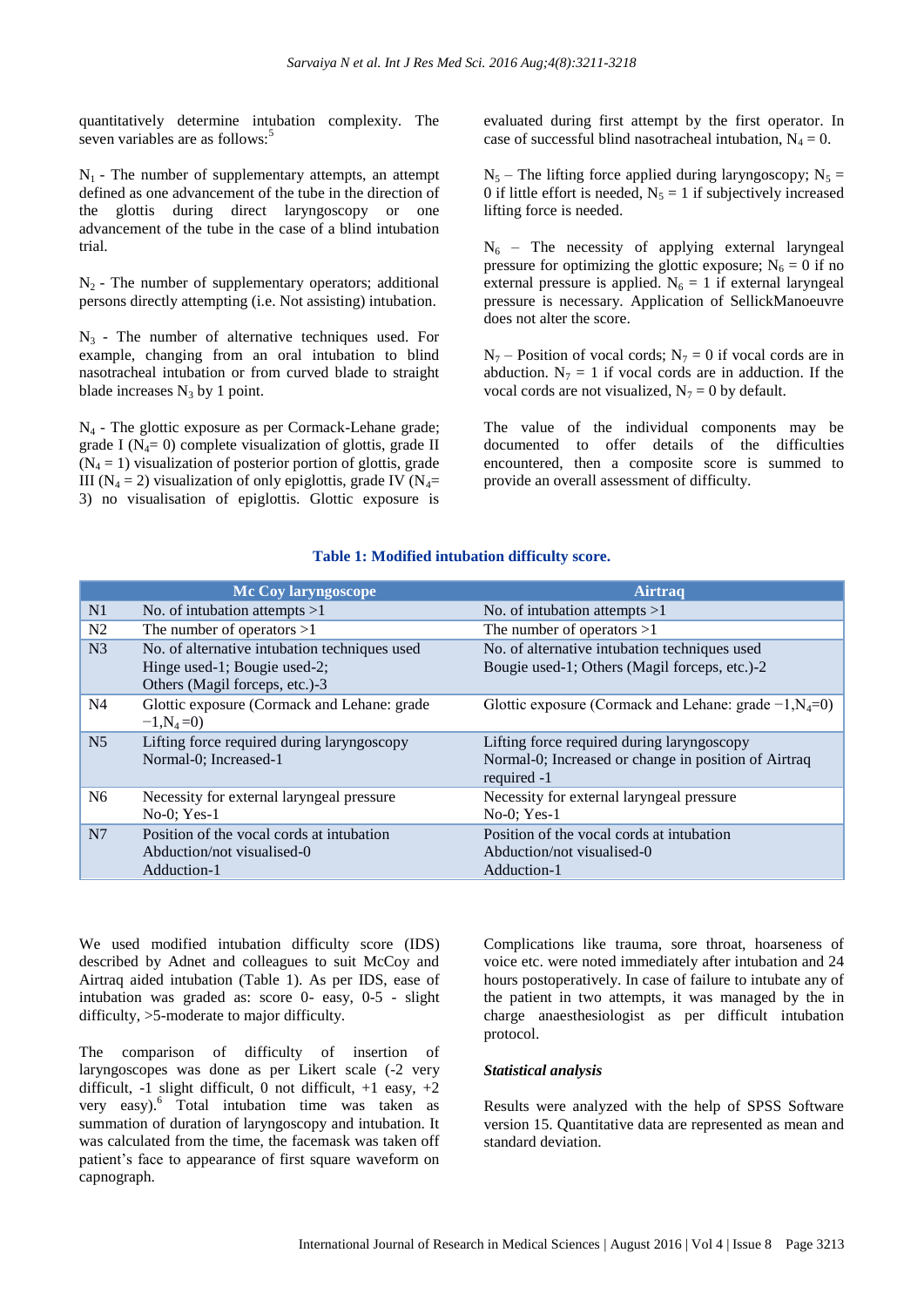Further comparison between the study groups was done with the help of unpaired t test or Mann-Whitney test. Qualitative data are represented as frequency and percentage tables and further analyzed using Chi-Square test. P value less than 0.05 was considered as significant.

#### **RESULTS**

Demographic characteristics and airway assessment parameters were comparable in both groups (Table 2, Figure 1). There was no significant difference observed in the heart rate, systolic and diastolic blood pressure during device insertion, intubation and up to 10 minutes after intubation in Airtraq and McCoy group.

The comparison of difficulty of insertion of laryngoscopes is presented in Table 3. As per Likert scale  $(-2 \text{ to } +2)$ , in Airtraq group, insertion of device was very difficult in only 4% patients, while in McCoy group 12% patients had very difficult laryngoscope insertion. While no difficulty seen in 46% and 42% patients in Airtraq and McCoy group respectively.

#### **Table 2: Demographic data.**

| <b>Parameters</b>                                                                                                                                                                                                  | Group A $(n=50)$  | Group $B(n=50)$   | P value |  |
|--------------------------------------------------------------------------------------------------------------------------------------------------------------------------------------------------------------------|-------------------|-------------------|---------|--|
| Age in years (Mean $\pm SD$ )                                                                                                                                                                                      | $37.98 \pm 10.26$ | $37.14 \pm 9.82$  | 0.676   |  |
| $Ht$ (cm) (Mean $\pm SD$ )                                                                                                                                                                                         | $163.52 \pm 8.57$ | $163.42 \pm 8.51$ | 0.934   |  |
| Wt. (kgs) (Mean $\pm SD$ )                                                                                                                                                                                         | $64.26 \pm 7.49$  | $64.04 \pm 7.30$  | 0.915   |  |
| Sex $(\% )$                                                                                                                                                                                                        |                   |                   |         |  |
| Male                                                                                                                                                                                                               | 26 (52%)          | 28 (56%)          | 0.688   |  |
| Female                                                                                                                                                                                                             | 24 (48%)          | 22 (44%)          |         |  |
| ASA (%)                                                                                                                                                                                                            |                   |                   |         |  |
|                                                                                                                                                                                                                    | 34 (68%)          | 33(66%)           | 1.000   |  |
| $\mathbf{I}$                                                                                                                                                                                                       | 16(32%)           | 17(34%)           |         |  |
| MPC (%)                                                                                                                                                                                                            |                   |                   |         |  |
|                                                                                                                                                                                                                    | 30(68%)           | 35 (70%)          |         |  |
| $\rm II$<br>$\mathcal{A} \cap \mathcal{A}$ , and $\mathcal{A}$ , and $\mathcal{A} \cap \mathcal{A}$ , and $\mathcal{A} \cap \mathcal{A}$ , and $\mathcal{A} \cap \mathcal{A}$ , and $\mathcal{A} \cap \mathcal{A}$ | 20 (32%)          | 15 (30%)          | 1.000   |  |

ASA- American Society of Anesthesiologists; MPC- Mallampati classification; SD- Standard Deviation; P value not significant if p >0.05.



IG – Interinciser gap; MTD – Mentothyroid distance; MHD – Mentohyoid distance; MSD – Mentosternal distance.

#### **Figure 1: Comparison of airway assessment between the groups.**

Comparison of modified intubation difficulty score in both groups presented in Table 4 which revealed that the values were significantly different in N1, N3, N4, N5 and N6.

# **Table 3: Comparison of difficulty of insertion (Likert scale) of laryngoscopes among study groups.**

| <b>Parameters</b>     | <b>Group A</b><br>(%) | <b>Group B</b><br>(%) | value |
|-----------------------|-----------------------|-----------------------|-------|
| -2 (very difficult)   |                       | 12                    |       |
| -1 (slight difficult) | 36                    | 38                    |       |
| 0 (not difficult)     | 46                    | 42                    | 0.164 |
| $+1$ (easy)           | 12                    | 6                     |       |
| $+2$ (very easy)      |                       |                       |       |

From these findings, it is very clear that McCoy group had statistically very highly significant higher intubation difficulty score compared to Airtraq group.

Table 5 shows that comparison of duration of laryngoscopy and duration of intubation between the two study groups were significantly different. In Airtraq group, only one patient had lip injury and one patient had tongue trauma. In McCoy group 1 patient had lip injury and one had teeth trauma.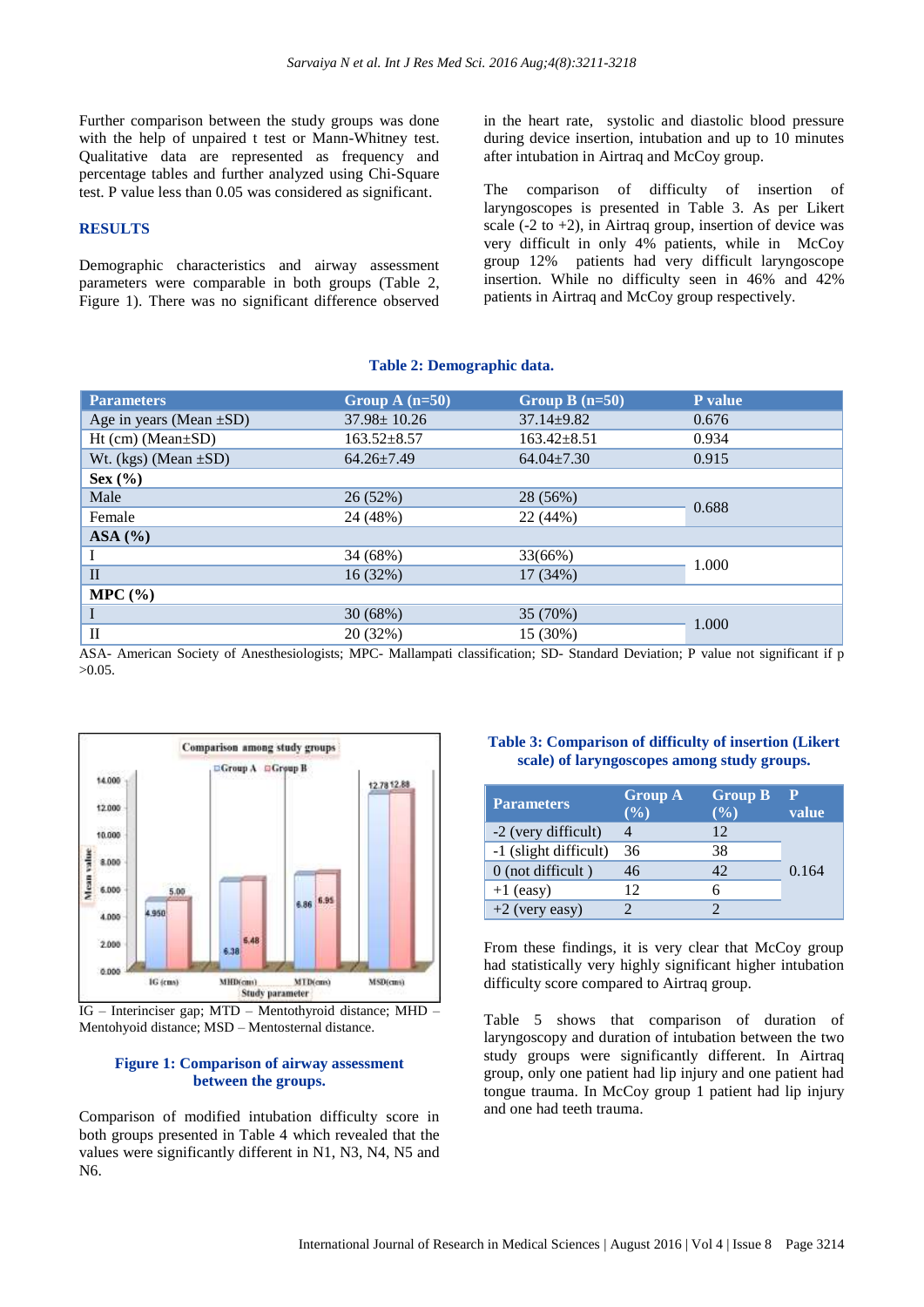| <b>Parameters</b> | <b>Group A</b> |           |                | <b>Group B</b> |           |              |         |
|-------------------|----------------|-----------|----------------|----------------|-----------|--------------|---------|
| <b>IDS</b>        | Mean           | <b>SD</b> | Patients (%)   | Mean           | <b>SD</b> | Patients (%) | P value |
| N <sub>1</sub>    | 0.14           | 0.35      | 14             | 0.44           | 0.50      | 42           | 0.001   |
| N <sub>2</sub>    | 0.02           | 0.14      | $\overline{2}$ | 0.04           | 0.20      | 4            | 0.560   |
| N <sub>3</sub>    | 0.00           | 0.00      | $\Omega$       | 0.84           | 0.37      | 84           | 0.000   |
| N <sub>4</sub>    | 0.00           | 0.00      | $\Omega$       | 0.30           | 0.46      | 30           | 0.000   |
| N <sub>5</sub>    | 0.40           | 0.49      | 40             | 0.86           | 0.35      | 86           | 0.000   |
| N <sub>6</sub>    | 0.00           | 0.00      | $\Omega$       | 0.42           | 0.50      | 40           | 0.000   |
| N7                | 0.00           | 0.00      | $\Omega$       | 0.00           | 0.00      | $\theta$     | 1.000   |
| Total             | 0.56           | 0.54      |                | 2.90           | 0.68      |              | 0.000   |

## **Table 4: Comparison of modified intubation difficulty score (IDS) among study groups.**

N1- Number of Attempts >1; N2 - Number of Operators >1N3- Number of Alternative Techniques i.e. repositioning of the patient, change of materials; N4 - Cormack Grade- 1; N5 - Lifting Force Required, Normal (N5-0), Increased (N5-1); N6 - Laryngeal Pressure; Not applied (N6-0), Applied (N6-1); N7 - Vocal Cord position; Abduction (N7-0), Adduction (N7-1).

Group A – Airtraq group; Group B – McCoy group.

#### **Table 5: Comparison of duration of laryngoscopy and duration of intubation between study groups.**

| <b>Parameters</b>              | <b>Group A</b> | <b>Group B</b>   | <b>P</b> value |
|--------------------------------|----------------|------------------|----------------|
| Duration of Laryngoscopy (sec) | $23.54 + 3.12$ | $26.64 + 2.97$   | 0.000          |
| Duration of intubation (sec)   | $33.44 + 3.45$ | $37.10 \pm 2.97$ | 0.000          |

Group A – Airtraq group; Group B – McCoy group.P values were calculated as per Unpaired T- Test for duration of laryngoscopy and intubation.

#### **Table 6: Comparison of complications (%) between the study groups.**

| <b>Parameters</b> | <b>Group A</b> | <b>Group B</b> | <b>P</b> value |
|-------------------|----------------|----------------|----------------|
| Lip injury        | $(2\%)$        | $(2\%)$        |                |
| Teeth trauma      | $0(0\%)$       | $(2\%)$        | 0.572          |
| Tongue trauma     | (2%)           | $0(0\%)$       |                |
| Nil               | 48 (96%)       | 48 (96%)       |                |

Group  $A -$ Airtraq group; Group  $B -$ McCoy group.

#### **DISCUSSION**

It is the primary responsibility of an anaesthesiologist to manage the airway under anaesthesia. There are well known disastrous outcomes with failed or difficult tracheal intubation following the induction of general anaesthesia. Successful airway management in cases of cervical spine injury is a great anaesthetic challenge. It requires careful patient positioning, various difficult intubation gadgets, experienced anaesthesiologist and trained assistant for cervical spine immobilisation.

Spinal cord injury has been reported in association with the airway management of patients with cervical spine instability in whom cervical spine immobilisation was not performed. Cervical spine immobilisation reduces the quality of glottis exposure.<sup>7</sup> Manual inline axial stabilization (MILAS) prevents head extension and neck flexion, which are necessary for optimal alignment of the three airway axes and exposure of the vocal cords using direct laryngoscopy techniques. Increased incidence of grade 3 and 4 laryngoscopic views (up to 64%) with conventional laryngoscopy with the use of a rigid collar, tape and sandbags is due to the combination of decreased interincisor distance and cervical spine immobility.<sup>8</sup> Consequently, manoeuvres to stabilise the neck in patients at risk of cervical spine injury may result in failure to secure the airway, which may result in substantial morbidity and even mortality in these patients. These issues have promoted the development of various difficult intubation gadgets for securing the airway in patients at risk of cervical spine injury.

The Airtraq is a type of channelled video-laryngoscope that has been developed to facilitate tracheal intubation in patients with normal or difficult airways. It has an exaggerated curvature of the blade and an internal arrangement of optical components which facilitates view of the glottis with minimal need for airway optimization manoeuvres. It has considerable advantages in the setting of cervical spine immobilisation when direct laryngoscopy is difficult or not recommended. $1-3$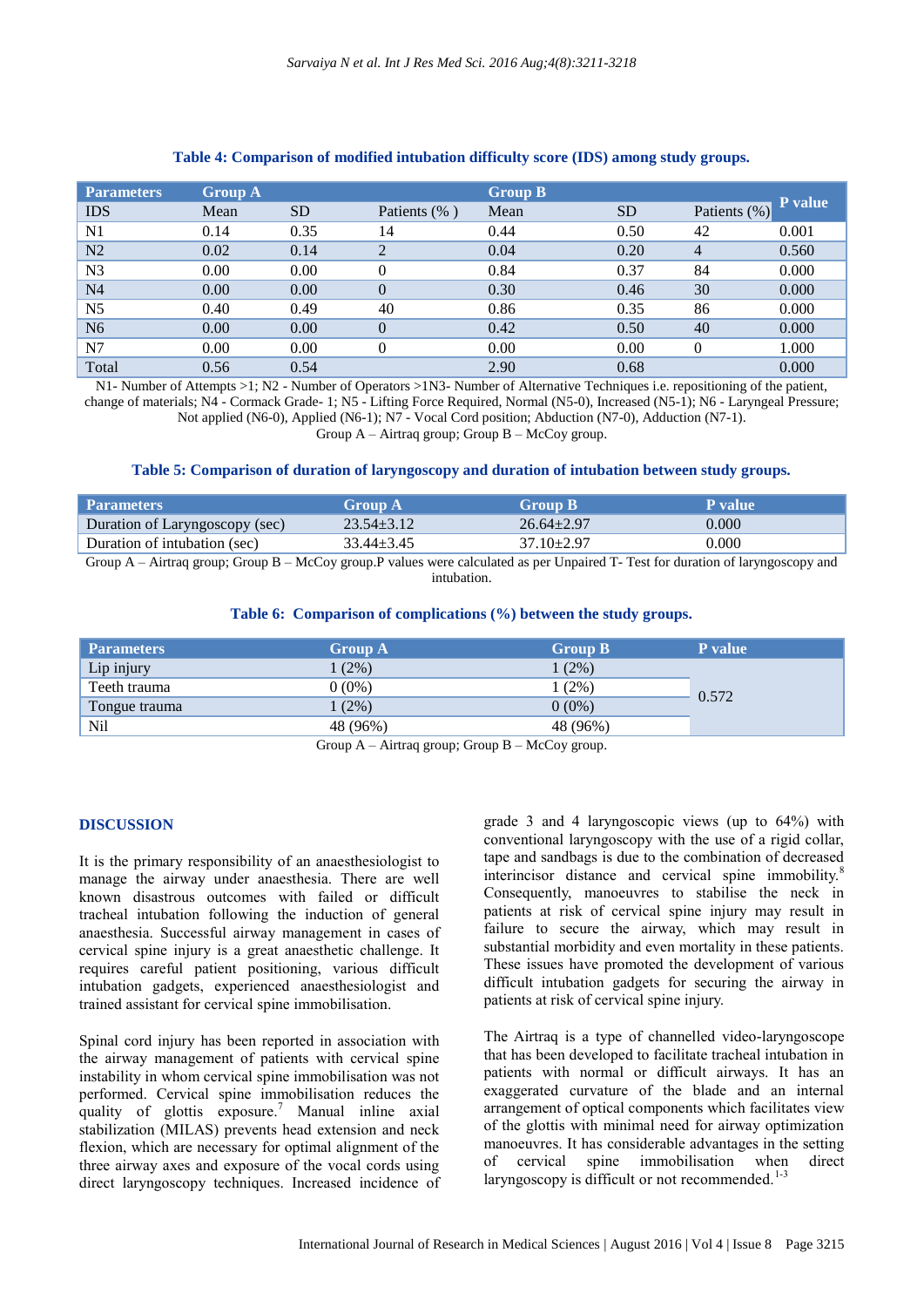Recently the Airtraq has been reported to limit cervical spine movement, without an increase in the intubation time. The Airtraq also improved the intubation difficulty score and ease of intubation in patients with normal airways and also appears to cause less cervical spine movements during tracheal intubation when compared with the McCoy laryngoscope.<sup>4,9</sup> There are published reports that Airtraq intubating device is superior to laryngoscopy in patients with normal airways and difficult airway scenarios simulated in manikins. $1-4$ Airtraq has also been shown to produce less haemodynamic stimulation,a potentially important advantage in certain clinical situations.<sup>10</sup>

Turkstra et alreported 66% lesser movement at occiput– C1, C2–C5 and C5–thoracic segments with Airtraq than that during Macintosh laryngoscopy.<sup>9</sup> Maharaj CH et al studies have demonstrated that the Airtraq reduces the difficulty of tracheal intubation in patients undergoing cervical spine immobilisation with MILS when compared with the Macintosh laryngoscope.<sup>11</sup>

Koh et al. reported higher success rate of intubation with Airtraq in patients with cervical immobilisation with collar.<sup> $12$ </sup> Arslan et al. evaluated the effectiveness of the Airtraq in patients with simulated cervical spine injury after application of a rigid cervical collar.<sup>13</sup>

Considering these multiple benefits of Airtraq laryngoscope, in present study we evaluated the relative efficacies of this intubation technique when used by experienced anaesthesiologist in the clinical setting of cervical spine immobilisation with MILAS in normal adult patients undergoing general anaesthesia and compared it with the commonly used McCoy laryngoscope. In this study both the groups were comparable in terms of demographic parameters like age, height, weight, sex, ASA grade, Mallampatti classification and other airway parameters like mentothyroid, mentohyoid, mentosternal distances, interinciser gap. All these parameters have shown P value >0.05, hence statistically not significant.

Other parameters compared were difficulty of insertion of laryngoscope, duration of laryngoscopy and intubation difficulty score (IDS). Difficulty of insertion of laryngoscope is a parameter, we have recorded as per Likert's scale i.e.-2 which was very difficult to insert Airtrag or McCoy laryngoscope to  $+2$  which was very easy to insert.

In the present study, when considering the duration of the laryngoscopy that is time from removal of face mask to visualisation of vocal cord and duration of intubation that is removal of face mask to appearance of first wave form on EtCO<sub>2</sub> monitor were significantly shorter with the Airtraq group when compared to the McCoy group (P value was 0.000). The similar findings were observed by Marwa et al duration of the intubation procedure was significantly longer in Macintosh group than Airtraq group (34.3 $\pm$ 12.27 s in Airtraq group versus 48.75  $\pm$ 21.57 s in Macintosh group). $14$ 

Intubation difficulty score was found to be significantly less in Airtraq group compared to the McCoy group. In the present study while comparing the number of intubation attempts, there was statistically significant difference between the two devices. In Airtraq group 14% patients was required more than 1 attempt, while in McCoy group 42% patients were required more than 1 attempt ( $P = 0.001$ ). In agreement with the study, Durga et al. have reported nearly the same results; there was statistically significant difference between the Airtraq group and the McCoy group as regards the number of intubation attempts. 4

In the present study 2% patients were required to change the operator in Airtraq group whereas 4% in McCoy group. P value was >0.05 with no significant difference. No patient required any alternative technique in Airtraq group whereas 84% patients in McCoy group required some alternative technique in the form of position change, hinge movement of the McCoy blade or bougie  $(p=0.000)$ .

As regards optimization manoeuvres required, both devices needed some optimization manoeuvres during insertion and placement of the endotracheal tube. Airtraq had a statistically significant less optimization manoeuvres than McCoy and offered easier intubating conditions. Durga et al 2012 and Marwa et al showed similar findings in their study. $4,14$ 

All patients in Airtraq group showed Cormack and Lehane grade 1, while 30% patients in McCoy group had Cormack and Lehane grade more than 1. These results were also statistically very highly significant ( $P = 0.000$ ). Lifting force required in 40% of patients in Airtraq group while in 86% of patients in McCoy group ( $P = 0.000$ ). There was no requirement of external laryngeal pressure in Airtraq group while in McCoy group 40% patients required the same  $(P = 0.000)$ .

In our study, Airtraq group had required lesser intubation attempts, lesser change of operator, no change of position, lesser grade of Cormack Lehane, lesser degree of lifting force and no external laryngeal pressure as compared with McCoy group.

Similar finding were noted by Durga et al that intubation attempt, alternative techniques for intubation, lifting force, external laryngeal pressure required was more in patients of McCoy group compared to that of Airtraq  $\boldsymbol{\mathsf{group}}$ .

As for the rate of successful placement of the ETT, all patients were successfully intubated by both the Airtraq and the McCoy laryngoscope. This is attributed to the easiness of use of the Airtraq and its quick learning curve. Maharaj et al also had nearly the same results as regards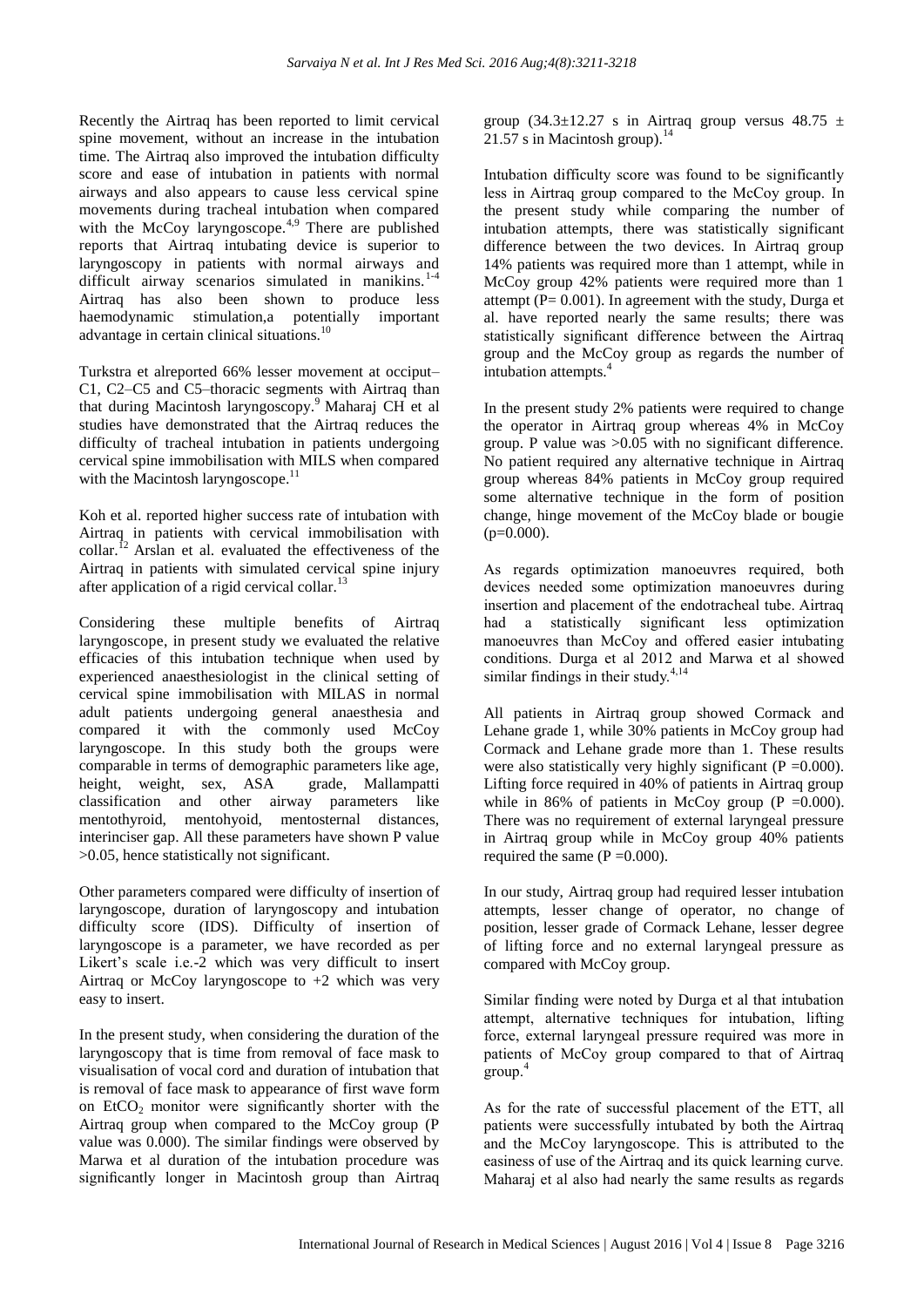the overall success rate of intubation in patients with cervical spine immobilization, with 100% of the patients intubated in the Airtraq group and 95% in the Macintosh  $\text{group}$ .

Turkstra et al, compared Airtraq and Macintosh use in intubating patients with cervical spine immobilization using MIAS. Radio logically they found that C-spine motion was 53%, 95%, and 60% less during laryngoscopy with Airtraq compared to the Macintosh at the occiput-C1, C2–C5, and C5-thoracic motion segments, respectively (all  $P \le 0.01$ ).<sup>9</sup>

Similar to the present study they concluded, use of the Airtraq Laryngoscope may be useful to limit movement without an increase in the duration of intubation. <sup>9</sup> Our study demonstrated that the Airtraq reduced the IDS, improved the Cormack and Lehane grade and reduced the number of optimisation manoeuvres compared with the McCoy laryngoscopy.

In our study both groups did not show statistically significant changes in pulse rate, systolic and diastolic blood pressure during the intubation. Marwa et al did a comparative study between the use of Macintosh Laryngoscope and Airtraq in cervical spine immobilisation by MILS which showed in Airtraq group both heart rate and mean arterial blood pressure did not show statistically significant changes during the intubation procedure while in Macintosh group, there was statistically significant increase in heart rate and mean arterial blood pressure at all periods following intubation when compared to the preinduction values. $^{14}$  Airtraq resulted in significantly less stimulation of heart rate and blood pressure after tracheal intubation in comparison with the Macintosh.

This finding could be attributed to the fact that the Airtraq provides a view of the glottis without a need to align the oral, pharyngeal and tracheal axes, and therefore requires less force to be applied during laryngoscopy, while when using the Macintosh during application of MIAS, which did not allow alignment of the three airway axes, more lifting force and more manipulations were exerted to get a glottic view.

However, in present study we have not observed any statistical significant change in haemodynamic parameters of both groups which could be attributed to our balanced anaesthesia technique.

As regards to the complications related to this study, there were no major complication noted, except lip bruising( $2\%$ ), tongue bruising ( $2\%$ ) and teeth trauma, they were statistically also not significant. Durga et al 2012 demonstrated significantly less airway trauma with Airtraq compared to McCoy laryngoscope.<sup>4</sup>

Thus to summarise, this study demonstrated that the Airtraq reduced the duration of laryngoscopy and intubation, had lower IDS, it improved the Cormack and Lehane grade and also reduced the number of optimization manoeuvres compared with the McCoy laryngoscope.

Considering the complications there was no significant difference between the two groups. Overall Airtraq offers an easy, safe and effective tool to manage the difficult airway in patients with cervical spine injury with manual inline axial stabilization.

# **CONCLUSION**

The Airtraq fascilitates the ease of intubation by providing a better view of the larynx as compared to McCoy laryngoscope in patients with manual-in-line axial stabilization of cervical spine.

*Funding: No funding sources Conflict of interest: None declared Ethical approval: The study was approved by the Institutional Ethics Committee*

# **REFERENCES**

- 1. Maharaj CH, Higgins BD, Harte BH, Laffey JG. Evaluation of intubation using the Airtraq or Macintosh laryngoscope by anaesthetists in easy and simulated difficult laryngoscopy in a manikin study. Anaesthesia. 2006;61:469-77.
- 2. Maharaj CH, Costello JF, Harte BH, Laffey JG. Evaluation of the Airtraq and Macintosh laryngoscopes in patients at increased risk for difficult tracheal intubation. Anaesthesia. 2008;63:182-8.
- 3. Maharaj CH, O'Croinin D, Curley G, Harte BH, Laffey JG. A comparison of tracheal intubation using the Airtraq or the Macintosh laryngoscope in routine airway management: A randomised, controlled clinical trial. Anaesthesia. 2006;61:1093-9.
- 4. Durga P, Kaur J, Ahmed SY, Kaniti G, Ramachandran G. Comparison of tracheal intubation using the Airtraq® and Mc Coy laryngoscope in the presence of rigid cervical collar simulating cervical immobilisation for traumatic cervical spine injury. Indian J Anaesth. 2012;56:529-34.
- 5. Adnet F, Borron SW, Racine SX, Clemessy J, Fournier J, Plaisance P, Lapandry C. The intubation difficulty score (IDS): Proposal and evaluation of a new score characterising the complexity of endotracheal intubation. Anaesthesiology. 1997;87:1290-7.
- 6. Norman G. Likert scales, levels of measurement and the "laws" of statistics. Adv Health Sci Educ Theory Pract. 2010;15:625-32.
- 7. Smith CE, Pinchak AB, Sidhu TS, Radesic BP, Pinchak AC, Hagen JF. Evaluation of tracheal intubation difficulty in patients with cervical spine immobilization: Fiberoptic verses conventional laryngoscopy. Anaesthesiology. 1999;91:1253-9.